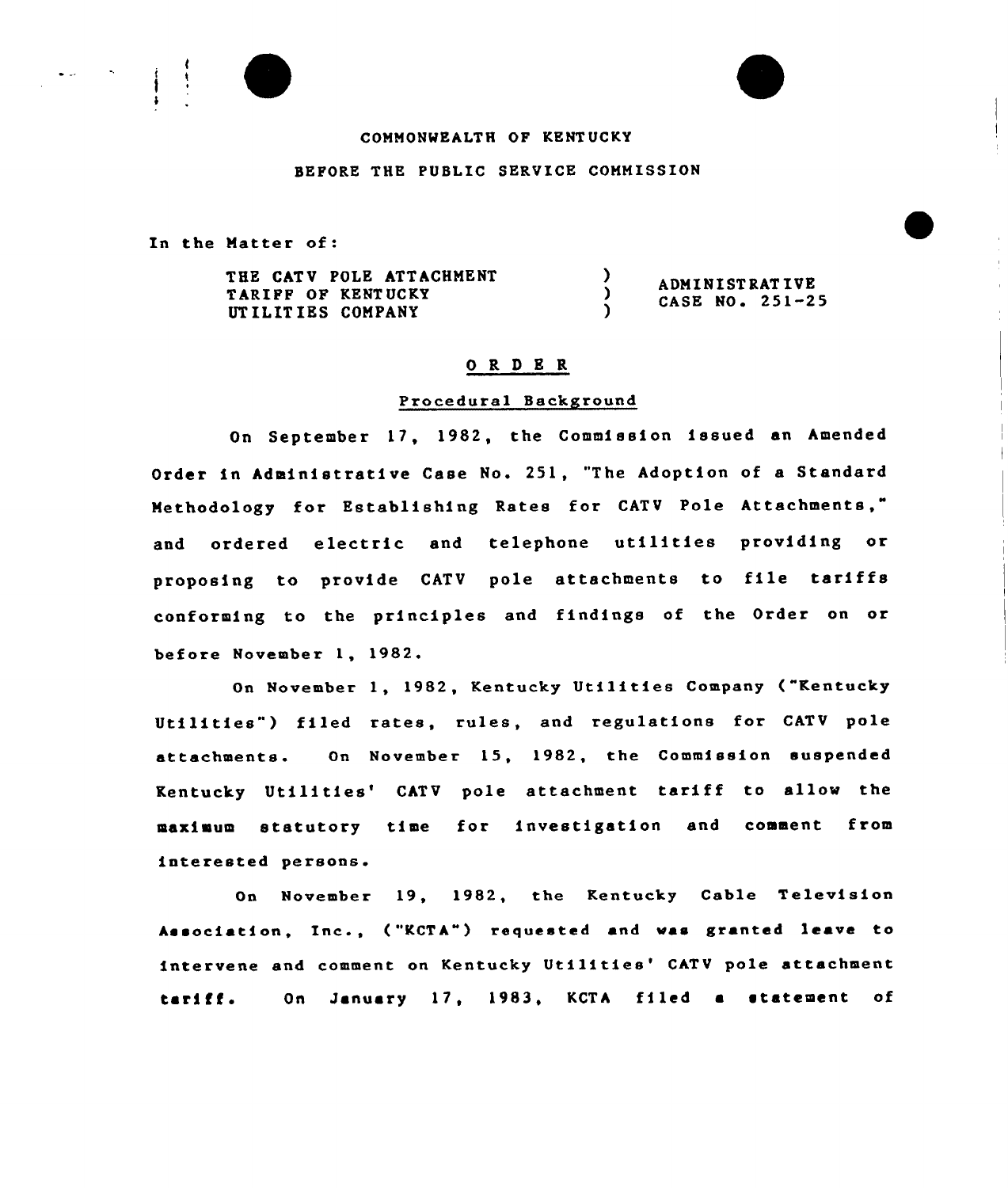objections to various CATV pole attachment tariffs, including those of Kentucky Utilities.

 $\blacktriangle$ 

On April 7, 1983, the Commission received an extension of time in which to consider Kentucky Utilities' CATV pole attachment tariff.

## FINDINGS

The Commission, having considered the evidence of record and being advised, is of the opinion and finds that:

1. Kentucky Utilities' rules and regulations governing CATV pole attachments do not conform to the principles and findings of the Commission's Amended Order in Administrative Case Mo. 251. Kentucky Utilities has not filed the terms and conditions in the tariff form prescribed by the Commission's regulations as required by the Commission's Order of September 17, 1982. The rules and regulations when appropriately filed will be subject to the approval of the Commission.

2. Kentucky Utilities should be allowed to substitute 1982 Annual Report information to adjust its annual carrying charge, if the information is filed with the Commission.

3. Kentucky Utilities'alculation of its annual carrying charge includes a 12.06 percent cost of money component. The calculation should be modified to include a cost of money component equal ta the return on net investment allowed in its last rate case.

4. Kentucky Utilities added \$12.50 for ground wires to the cost for each pole. This cost should be excluded except for poles an which a CATV operator has used the ground wire.

 $-2-$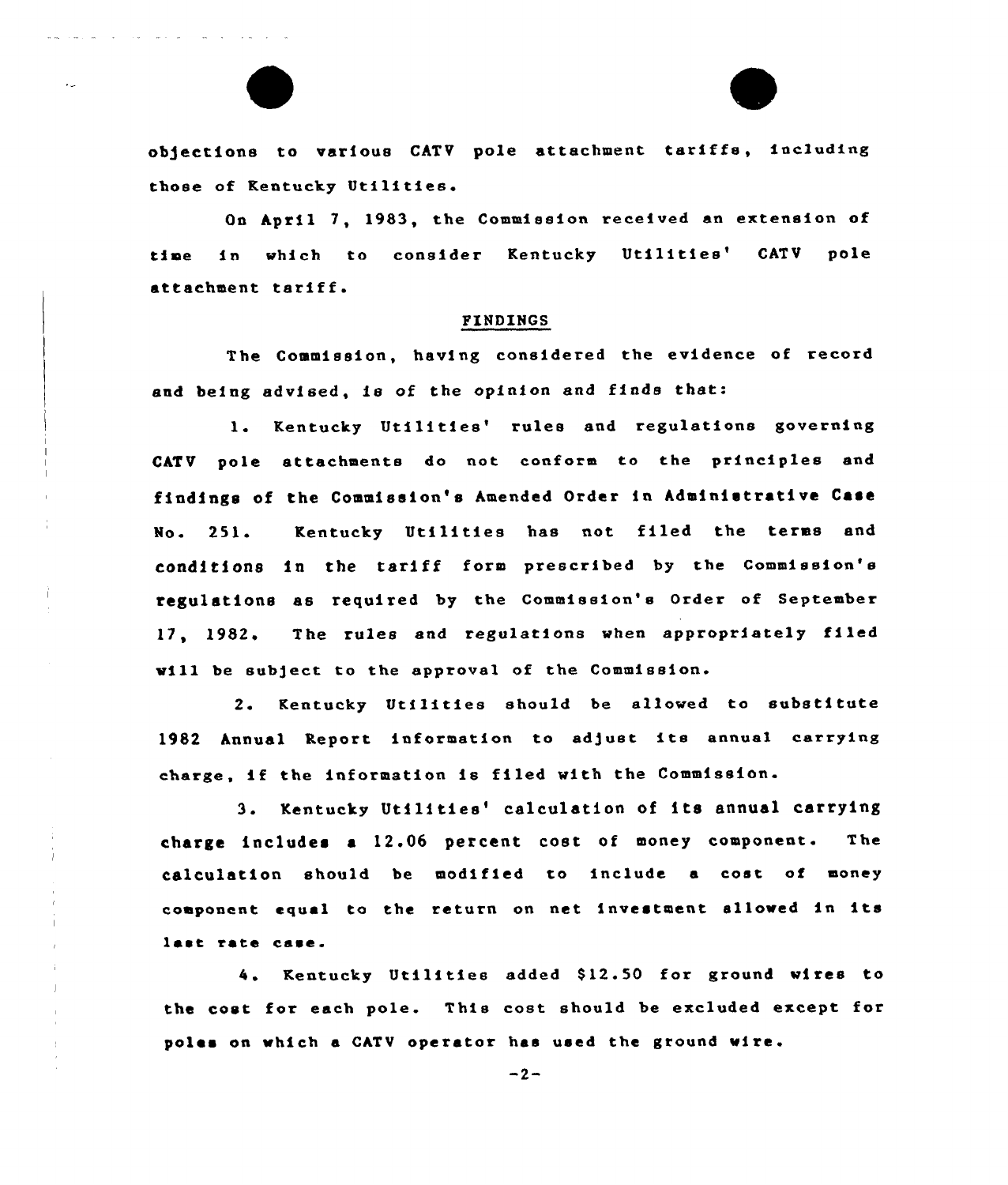5. KCTA objects to Kentucky Utilities' contract provision concerning the cost of pole replacements necessary to accommodate CATV pole attachments. The Commission advises Kentucky Utilities that it may charge <sup>a</sup> CATV operator the total cost of pole replacements necessary to accommodate CATV pole attachments, less the salvage value of any pole that is removed.

6. KCTA objects to Kentucky Utilities' bill provisions. The late payment provision should be the same as that applied to its other customers.

#### ORDERS

IT IS THEREFORE ORDERED that Kentucky Utilities' CATV pole attachment tariff filed with the Commission on November 2, 1982, be and it hereby is rejected.

IT IS FURTHER ORDERED that Kentucky Utilities shall file revised rates, rules, and regulations governing CATV pole attachments with the Commission within 30 days from the date of this Order, and that the revised xates, rules and xegulations shall conform to the findings of this Order and the Commission's Order of Septembex 17, 1982.

IT IS FURTHER ORDERED that Kentucky Utilities shall file detailed workpapers supporting its revised rates at the same time it files its revised rates, rules and regulations.

 $-3-$